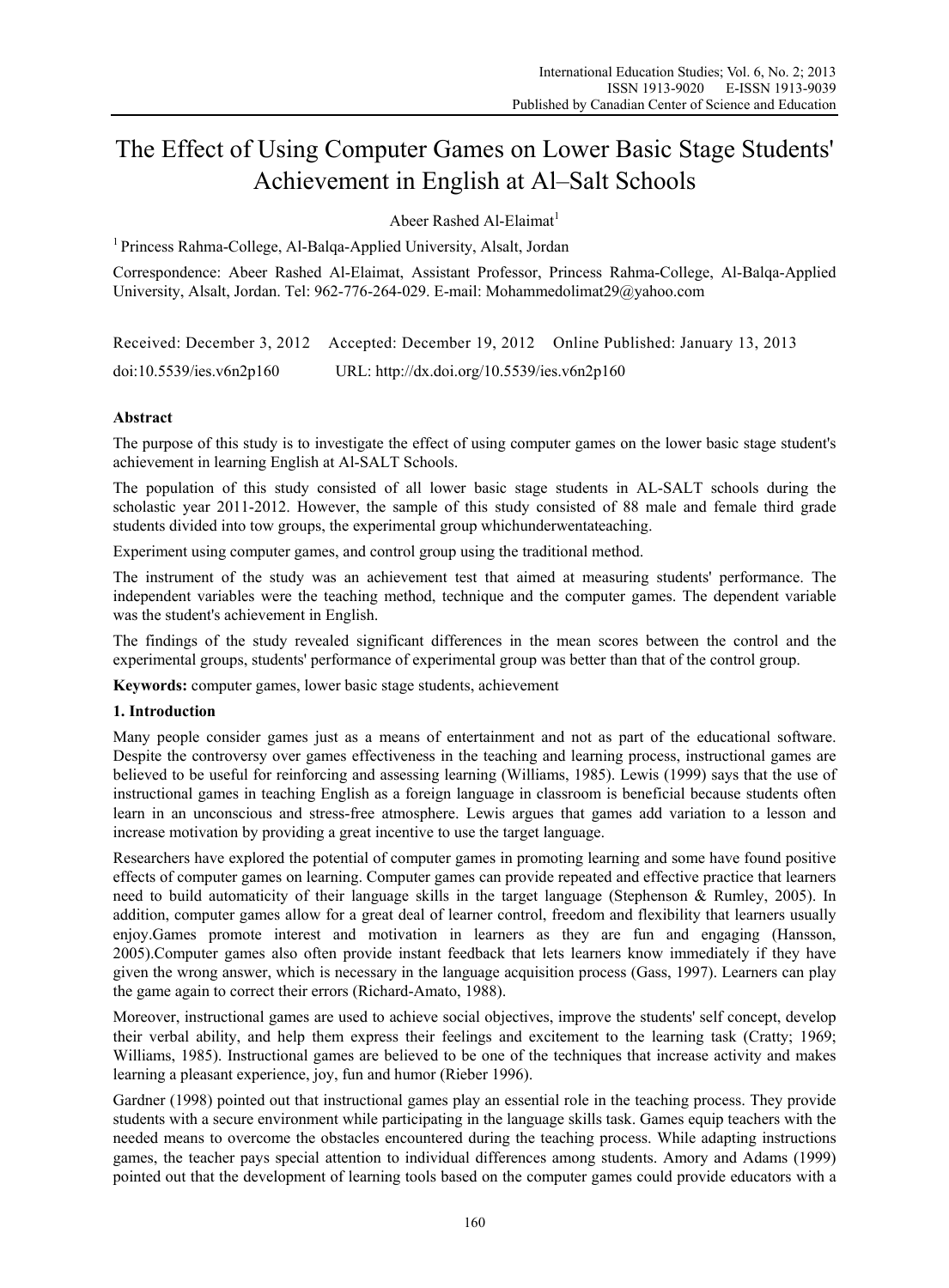suspensor mechanism to persuade learners in virtual environments where knowledge is acquired through intrinsic motivation.

Language is acquired through practice. It is very important for the teachers to look for a communicative situation which "brings a foreign language to life in the classroom. Games can link language with action (Lee, 1987).

Using instructional games requires teachers to plan in advance for what they have to do and provide students with the necessary materials. Kim (1995) argues that using educational games makes the learning process an enjoyable activity for students and outlines a set of prerequisite conditions while using the educational games in language classroom activities:

The goals of the games should be pre- planned.

The games should suit students' ages and their mental abilities.

The games should motivate students to think, notice, observe and compare.

The games should be carried out in classroom.

According to Betz (1995), computer games tend to have three characteristics that make them of interest to educators:

- 1) They are attention grabbing and holding for many people.
- 2) They can be designed to provide types of interactivity and motivation.
- 3) They provoke interactivity and motivation among students and facilitate interaction between large numbers of people playing the game.

The teaching computergames are methodological way in thinking and organized way in working handling all the factors included in the teaching process, due to the importance of developing the methods of teaching the English and paying attention to it as part of means of executing the curriculum and achieving its goals by carrying its different content and activities and moving from method of teaching the English from the conventional method to modern concept, the idea of applying the method of modern and diversity teaching method, such as computer games method and strategy. The problem of the study can be formed as follows:

What is the impact of using the strategy of the computergames in the achievement in the English subject?

#### **2. Statement of the Problem and Questions**

This study is an attempt to find whether using computer games and the individual, pair and group technique could be useful for learning English. After searching the Internet, libraries of the universities and specialized journals, it seems no study to date has studied the individuals, pairs or groups technique for using computer games in language teaching and learning.This study attempts to answer the following questions:

Are there any significant statistical differences ( $P \leq .05$ ) on the lower basic stage students' achievement in English attributed to learning by computer games or the traditional method?

Are there any significant statistical differences ( $P \le 0.05$ ) on the students' achievement attributed to the technique of teaching (individuals, pairs and groups)?

Are there any significant statistical differences (P.  $\leq$  .05) on the student's achievement attributed to the interaction between the activity type and the technique of teaching (groups, pairs and individuals)?

This study attempts to improve the quality of English language teaching by focusing on computer games and the appropriate technique (individual, pair and group) of teaching. Therefore, it is important because it may help teachers and curricula designers to choose the best method and technique of teaching English language. In addition, it provides teachers with computerized games which may help them in teaching English. At the same time, this study is an attempt to motivate teachers and curricula designers to integrate games in English curricula. As a result, students' performance in English may improve.

#### **3. Definition of Terms**

The following terms have the designated meanings wherever they are used in this study:

Traditional method of teaching: It refers to teaching without the aid of computers which is often used in classrooms (using blackboard and chalk).

Activity type: It includes the following activities which are related to the third grade English

Technique: A particular way of teaching students. In this study, it is the way of teaching through groups, pairs and individuals.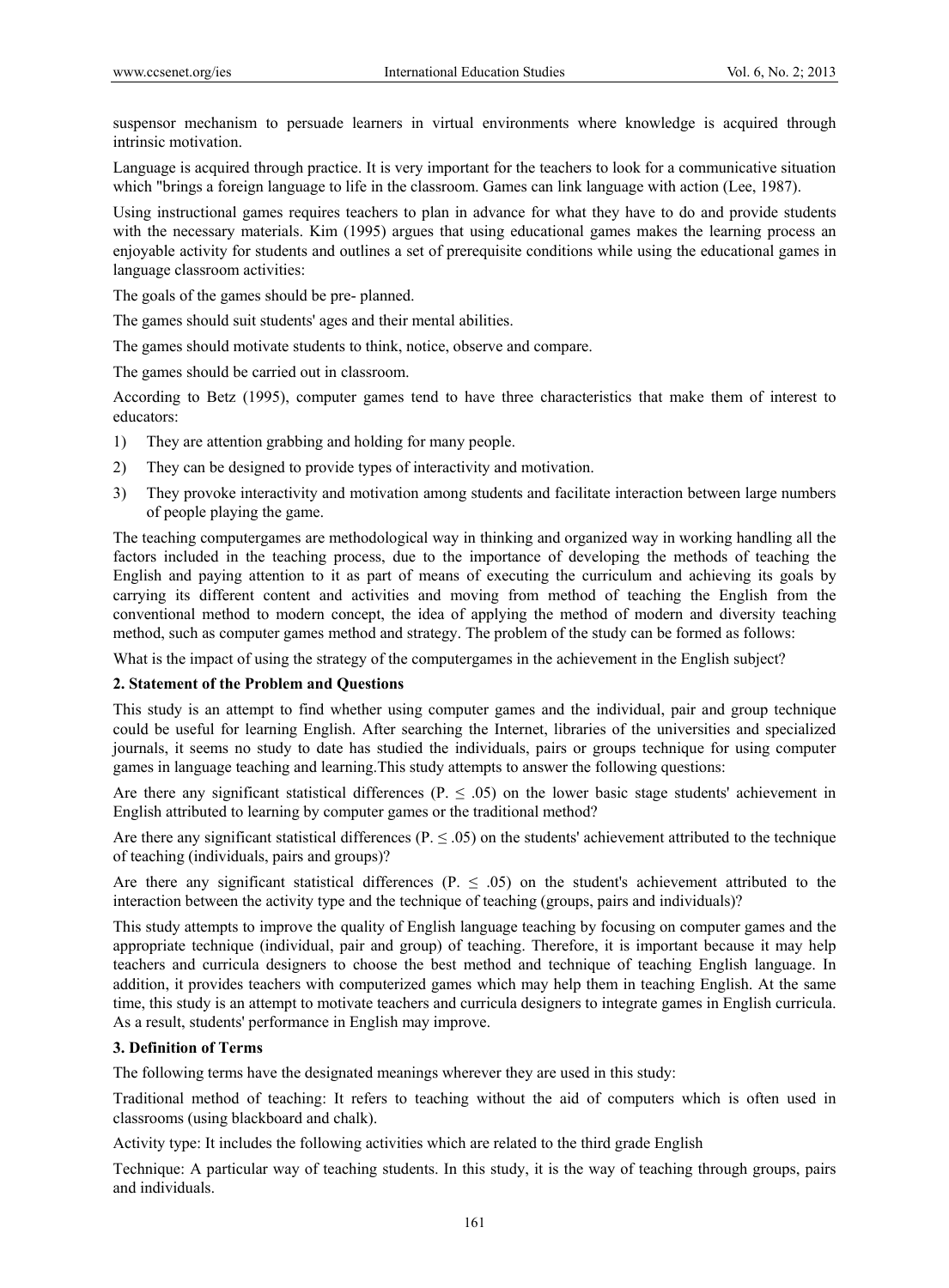Achievement: It measures what students acquire in the learning process.

Games: In the context of the current study, they are entertainment activities. Games are instructional tools to help students acquire English language.

#### **4. Review of Related Literature**

Studies about using computer games in teaching a language Atiyat (1992) investigated the effect of computer instructional games upon tenth grade students' mastering of English vocabulary. The sample of the study consisted of 123 tenth grade students. The results of the study indicated that there was a significant difference in the achievement of learning English vocabulary between the experimental and control groups in favor of the experimental group.

Alfaqih (1995): investigated the effectiveness of using computer games as opposed to the traditional method in teaching Jordanian EFL seventh graders. The results showed that there were statistically significant differences due to utilizing computer games. However, there were no significant differences attributed to the interaction between method of instruction and sex.

Al abbadi (2005): carried out a study to investigate the effect of computer games as an instructional tool on third grade students' acquisition of higher order thinking skills. The result of the study revealed significant differences among students in the experimental group, indicating a significant effect of computers games on acquiring higher order thinking skills.

Shdaifat (2006) investigated the effect of using computerized instructional games on EFL second grade pupils learning of vocabulary. The result revealed that the use of computerized instructional games motivate students towards learning and a relaxed atmosphere in classroom.

Sorenson (2009): argued that the general potential of computer games for teaching and learning is becoming widely recognized. In particular, within the application contexts of primary and lower secondary education, the relevance and value of computer games seemed more accepted, and the possibility and willingness to incorporate computer games as a possible resource at the level of other educational resources seemed more frequent. The study adopted an explorative research design approach and investigated and analyzed the learning and social effects that appeared in the classroom as a result of using computer games approach. The findings suggested that the incorporation of learning games at the high school level had much uncovered potential to offer processes of teaching and learning.

Peterson (2010): examined the psycholinguistic and sociocultural constructs proposed as a basis for the use of games and simulation in computer –assisted learning. The author reviewed key finding from influential studies. The authors' analysis revealed that, although these studies are subject to limitation, simulations and games present valuable opportunities for language effective language learning. The contemporary literature on theories hypothesizes the simulation and games are beneficial methods for helping learners acquire another language.

All the studies reviewed above showed that teaching using computer games plays a major role in language learning. The present study is similar to the reviewed studies in the general aim which is the effect of computer games on the learning English. To my best knowledge, it seems no study has addressed the issue of the best technique of teaching computer games (groups, pairs and individuals), a gap to be bridged in this study.

#### **5. Methodology and Procedures**

The population of this study consisted of all lower basic stage male and female students at Al- salt Directorate of Education.

The sample of the study consisted of 88 third grade male and female students in the second semester 2011-2012 at Al-SALT School.

This study has the following variables:

The independent variables are:

The treatment technique (teaching activities in groups, pairs and individuals).

The method of teaching (traditional method and computer games).

The dependent variable is the students' achievement in English (i.e. students' scores in the post test).

#### **6. The Instruments of the Study**

To achieve the purpose of the study, the researcher used the following instruments: an achievement test and computer games.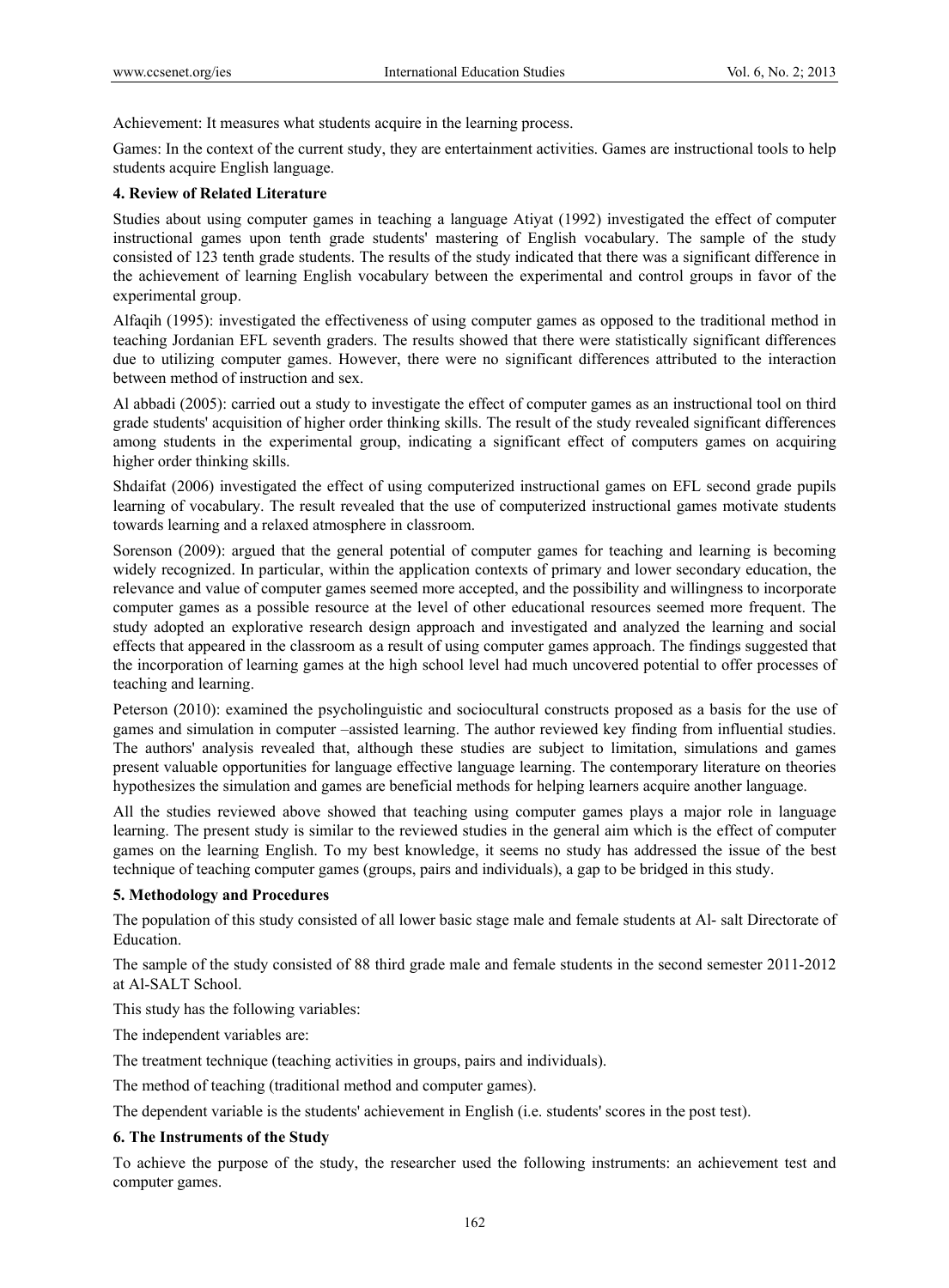#### The Achievement test

The researcher developed an achievement test (see appendix A) to measure students' achievement before and after participating in the study. The achievement test consisted of three questions. The first question was gap filling. The second was crossword. The third was a matching exercise. Each question had three alternatives and the total score for achievement test was 45.

Using *Action Pack 3* textbook and after analyzing the syllabus content, the researcher modified the text to cover all the domains on this study. Accordingly, the achievement test was developed to the content and objectives of lessons based on five units of the third grade textbook, Action Pack 3.

## The Computer games

The second instrument was computer games. A computer program was designed by the researcher. The content of these games was taken from *Action Pack 3*. The data were changed into computer games by using *Flash* software. The researcher used this kind of software because it has the ability to process items individually in a graphical way (drag and drop, for example) and also to take various processing by discussion and addition. It gives the learners a direct feedback which gives them considerable felicity. On the other hand, *Flash* software allows the learner to create dragged objects and place a dynamic text on the object. Students can also change the content of the exercise easily. At the same time, the screen consists of a table of content button (next and back) so that a student can repeat the game easily or the student can quit an exercise and practice another one.

The computer games program consists of the following: the home page presents an opening screen including the title of the program, the class and the researcher's name. The second screen includes a table of content buttons (next and back) and the teacher's overview, which is a teacher's guide that may be used before each game. If the student wants to quit an exercise and practice another one, he\she can click on the main button to go back to the table of content. The other screens consist of ten lessons from five units. These games took different shapes: crosswords, matching, filling gaps, guessing words and listening to text. The instructional games were designed to cover the following topics:

Animals Months Clothes Colors Food Verbs Adjectives Family

**7. Validity of the Test** 

The test was given to three TEFL professors, two English language supervisors and six language teachers who teach Action Pack 3 to evaluate it and suggest changes. The test was modified according to their remarks. For example, more instructions were given to the students to help them carry out the tasks successfully.

## Reliability of the test

The researcher used the test retest technique to determine the reliability of the test. The test was administrated twice to twenty students with a two week period between the test and the retest. The twenty students were not included in the sample. The reliability Coefficient of the test was calculated. It was 0.84 which is statistically acceptable for the purpose of the study.

## **8. Reliability and Validity of the Computer Games Program**

The computer program was given to a group of language specialists and a group of instructional technology specialists at Al al-Bayt University and Yarmok University. They were asked to give their opinions about the fitness and appropriateness of the program items for the third grade students. They were also asked to give their opinions about the consistency of the items to *Action Pack 3*.

Based on the opinions of the specialists, additional instructions were added to some games and additional page was added to introduce the objectives of the program.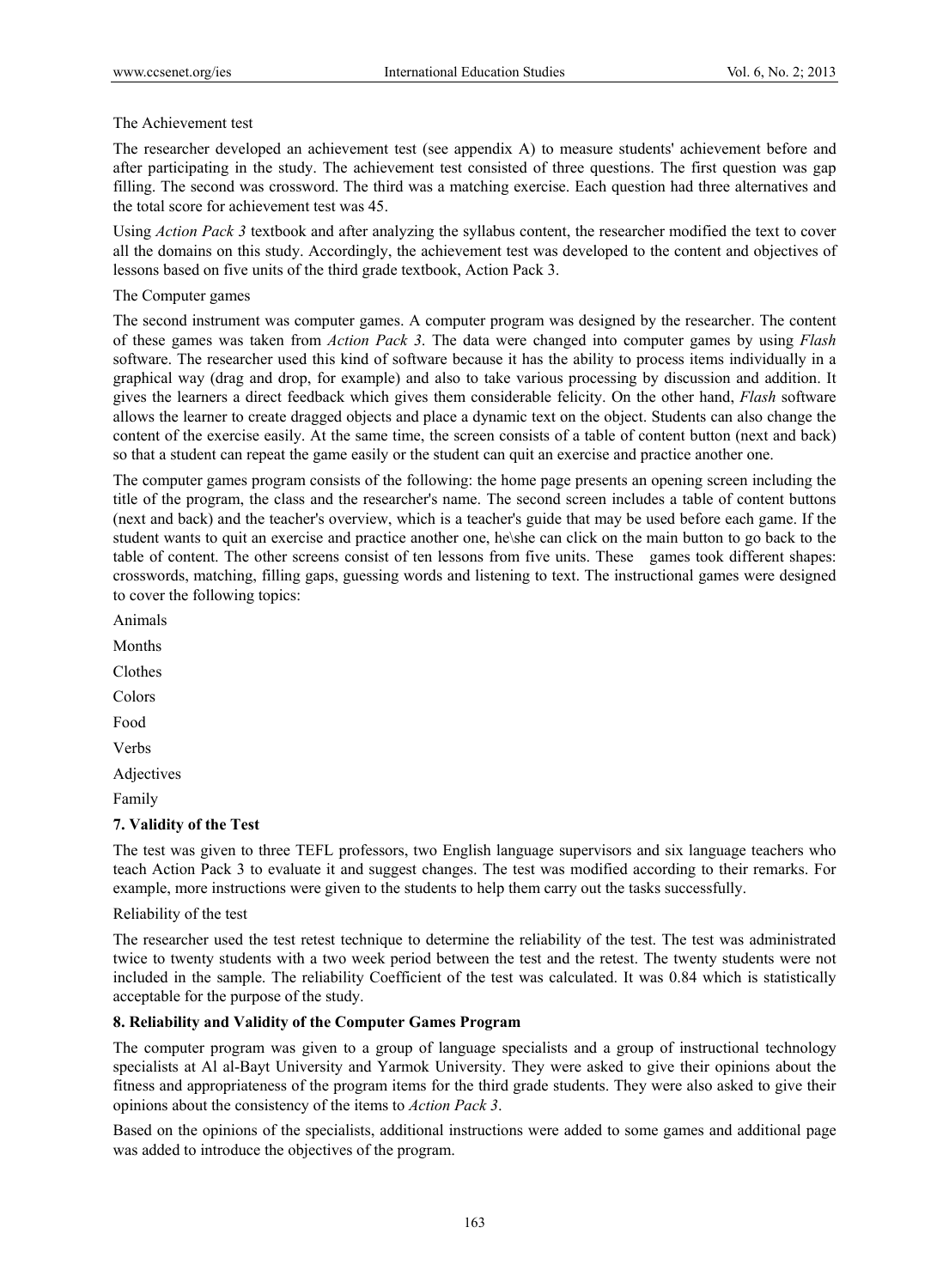To ensure more validity, the researcher administrated the computer program on a sample of the population of the study. The students were satisfied, and there were no significant remarks reported.

Statistical analysis

The analysis of covariance (ANCOVA) was used to account for the differences that may arise as a result of the treatment of the study. The ANCOVA was also used to compare the adjusted post means of the students' scores with their mean scores in the pre test, taking into account the difference between the students' achievement on the pre test.

#### **9. Findings**

The findings of this study revealed that the scores of the two groups were almost equivalent in the pre test before applying the experiment. There was no statistically significant difference between the mean scores of the two groups as shown in Table 1.

|            |                    |    |       | Std.      |      |    | Sig.       |
|------------|--------------------|----|-------|-----------|------|----|------------|
|            | GROUP              | N  | Mean  | Deviation |      | df | (2-tailed) |
| <b>PRE</b> | <b>EXPERIMENTA</b> | 48 | 18.85 | 8.639     | .281 | 86 | .204       |
|            | <b>CONTROL</b>     | 40 | 16.48 | 8.715     |      |    |            |

| Table 1. Means and Standard Deviation of the Control and the Experimental Groups on the Pre Test |
|--------------------------------------------------------------------------------------------------|
|--------------------------------------------------------------------------------------------------|

\*Std=standard

Table 1 shows that the mean scores for both the experimental and the control groups were equivalent.

As for the post test, the means and the standard deviations of the two groups were calculated. The mean scores of the experimental and the control groups were 34.35 and 25.63 respectively (see Table 2. It is obvious that the mean scores of the experimental group in the post test were higher than those of the control group. The differences could be attributed to the treatment. The mean scores of the groups and the standard deviation were calculated. The differences in the mean scores of the two groups show that the treatment has influenced the students' performance, the significant differences between the two groups nmwere .003. Table 2 below shows the results.

|  |  | Table 2. Means and Standard Deviation of the Control and the Experimental Groups on the Post Test |  |  |  |  |
|--|--|---------------------------------------------------------------------------------------------------|--|--|--|--|
|--|--|---------------------------------------------------------------------------------------------------|--|--|--|--|

|                  |                         |    |       | Std.      |       |    | Sig.       |
|------------------|-------------------------|----|-------|-----------|-------|----|------------|
|                  | <b>GROUP</b>            | N  | Mean  | Deviation | T     | df | (2-tailed) |
| Filling gaps     | <b>EXPERIMENTA</b><br>L | 48 | 10.56 | 3.038     | 4.679 | 86 | .000       |
|                  | <b>CONTROL</b>          | 40 | 7.23  | 3.655     |       |    |            |
| Cross words      | <b>EXPERIMENTA</b><br>L | 48 | 11.29 | 2.432     | 2.973 | 86 | .004       |
|                  | <b>CONTROL</b>          | 40 | 8.70  | 5.426     |       |    |            |
| Matching         | <b>EXPERIMENTA</b><br>L | 48 | 12.50 | 3.281     | 3.620 | 86 | .000       |
|                  | <b>CONTROL</b>          | 40 | 9.70  | 3.976     |       |    |            |
| Tot. achievement | <b>EXPERIMENTA</b><br>L | 48 | 34.35 | 6.781     | 4.359 | 86 | .003       |
|                  | <b>CONTROL</b>          | 40 | 25.63 | 11.729    |       |    |            |

A look at Table 3 below indicates that there was a significant difference between students who were put in a situation individually, pairs and groups. The mean scores of the students who were seated individually were 40.44 but the mean scores of the students who were in a situation pairs were 34.13 while that of the student who were in a seated of groups were 28.50. The results were in favor of the students who were seated individually.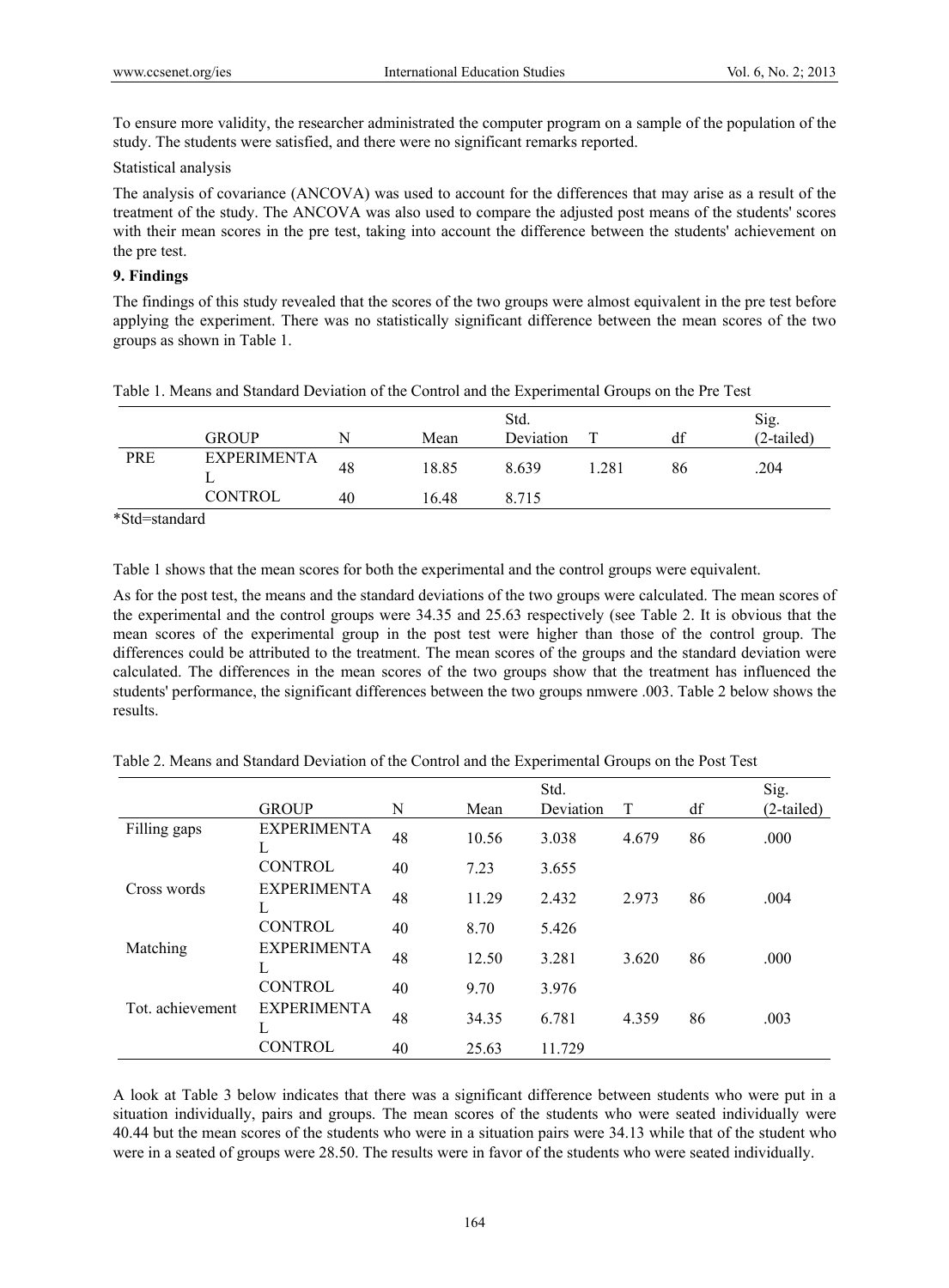|                  |        | N  | Mean  | Std. Deviation |
|------------------|--------|----|-------|----------------|
| Filling gaps     | Ind    | 16 | 12.81 | 2.536          |
|                  | Paired | 16 | 10.75 | 1.880          |
|                  | Group  | 16 | 8.13  | 2.680          |
|                  | Total  | 48 | 10.56 | 3.038          |
| Cross words      | Ind    | 16 | 12.88 | 2.527          |
|                  | Paired | 16 | 11.38 | 1.996          |
|                  | Group  | 16 | 9.63  | 1.586          |
|                  | Total  | 48 | 11.29 | 2.432          |
| Matching         | Ind    | 16 | 14.75 | .683           |
|                  | Paired | 16 | 12.00 | 3.688          |
|                  | Group  | 16 | 10.75 | 3.276          |
|                  | Total  | 48 | 12.50 | 3.281          |
| Tot. achievement | Ind    | 16 | 40.44 | 4.589          |
|                  | Paired | 16 | 34.13 | 4.731          |
|                  | Group  | 16 | 28.50 | 4.953          |
|                  | Total  | 48 | 34.35 | 6.781          |

Table 3. Means and Standard Deviations of the Experimental Group on the Post Test (Individuals, Pairs and Groups)

Table 3 presents mean scores for the experimental group (pairs, individuals and groups) on their performance for every activity type (matching, crossword and filling gaps).

A look at Table 3 shows that there was a difference between students' achievement in each activity type. The mean scores of students who were treated individually were 12.81 in the filling gaps, 12.88 in the crossword, and 14.75 in the matching activities. The mean scores of students who were treated in pairs was 10.75 in filling gaps, 11.38 in crosswords and 12.00 in matching activities, whereas the mean scores of students who were treated in groups was 8.13 in filling gaps, 9.63 in crosswords and 10.75 in matching. This means that there was a significant difference between the three activity types. Students' performance was better in matching activity, crosswords and filling gaps respectively. The mean scores of matching activities were 12.50 the mean scores of filling gaps was 10.56 whereas that of crosswords was 11.29 in favor of the matching activities.

|  | Table 4. One way Analysis of variance of student's achievement due to technique |  |
|--|---------------------------------------------------------------------------------|--|
|  |                                                                                 |  |

|                  |                | Sum of<br>Squares | Df             | Mean Square | F      | Sig. |
|------------------|----------------|-------------------|----------------|-------------|--------|------|
| Filling gaps     | Between Groups | 176.625           | 2              | 88.313      | 15.452 | .000 |
|                  | Within Groups  | 257.188           | 45             | 5.715       |        |      |
|                  | Total          | 433.813           | 47             |             |        |      |
| Cross words      | Between Groups | 84.667            | $\overline{2}$ | 42.333      | 9.858  | .000 |
|                  | Within Groups  | 193.250           | 45             | 4.294       |        |      |
|                  | Total          | 277.917           | 47             |             |        |      |
| Matching         | Between Groups | 134.000           | 2              | 67.000      | 8.105  | .001 |
|                  | Within Groups  | 372,000           | 45             | 8.267       |        |      |
|                  | Total          | 506.000           | 47             |             |        |      |
| Tot. achievement | Between Groups | 1141.292          | 2              | 570.646     | 25.183 | .000 |
|                  | Within Groups  | 1019.688          | 45             | 22.660      |        |      |
|                  | Total          | 2160.979          | 47             |             |        |      |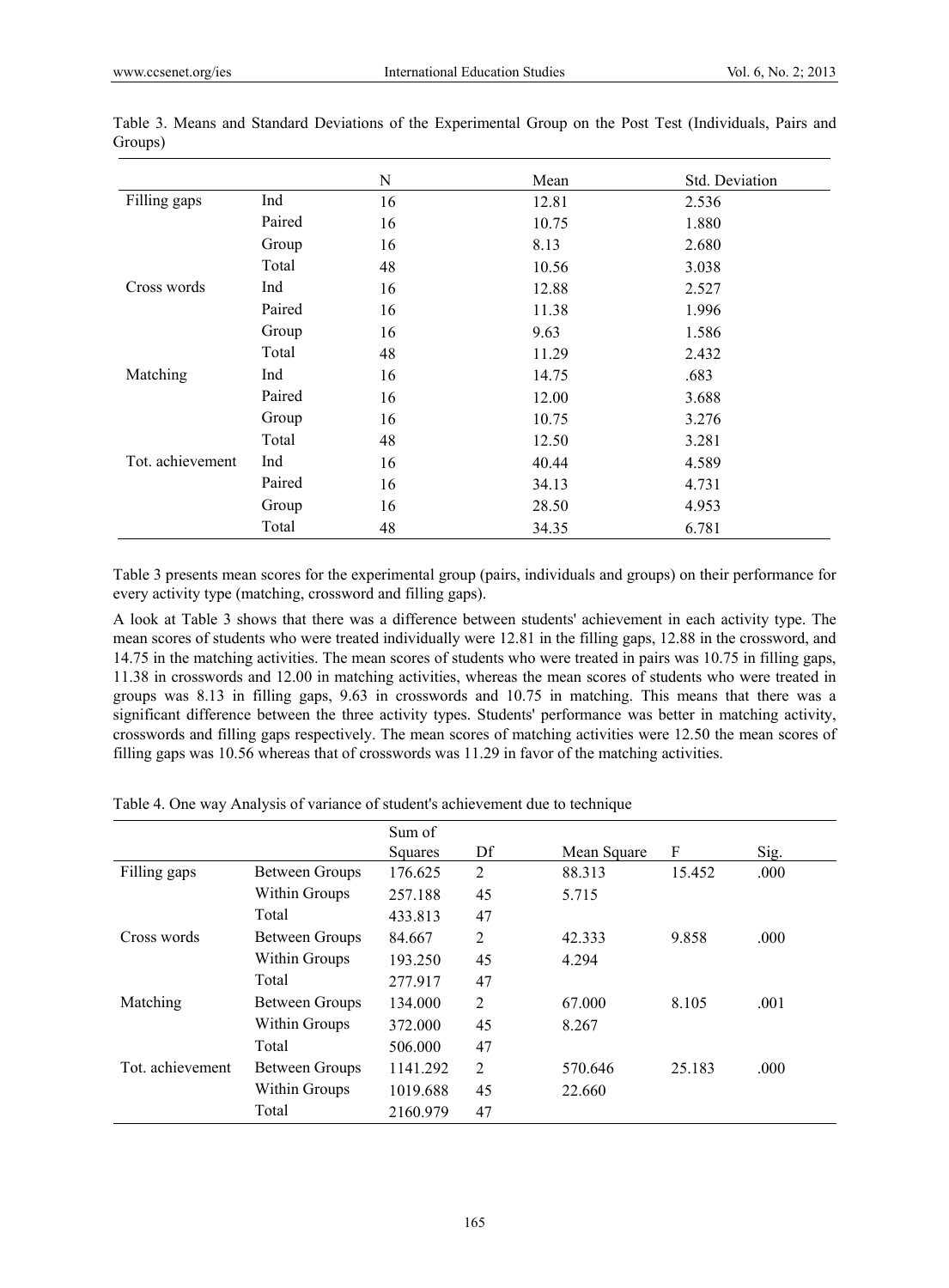Table 4 below shows that there are significant differences according to the technique (individual, pair and group) of teaching. Students' performance was the best in individual technique. There are significant differences according to the activity types (matching, Crossword and filling gaps). Students' performance was the best in matching activity. However, there is no interaction between the technique of teaching and the activity type; see the table below.

To find whether these results were significant for which technique, the Post Hoc Analysis was used.

Table 5 shows that there were significant findings between the individual and the paired technique between the individual and the group technique, and between group and paired technique, in favor of the individual technique. This means that students' performance in individual technique was better than pair technique and students' performance in individual technique was better than the group technique. However, there were no significant differences in students' performance between group and pair technique.

To find whether findings about activity type were significant, Post Hoc Analysis was used. It was found that there were significant findings between filling gaps and matching, and also between crosswords and matching. However, there were no significant finding between filling gaps and crosswords. Students' performance was better in matching activity than filling gap and crossword. However, students' performance in filling gap and crossword was approximately the same; see Table 5.

Table 5. Post Hoc Analyses of the Pairs, Individuals and Groups Technique

LSD

| Dependent           |            |            | Mean<br>Difference |            |      |
|---------------------|------------|------------|--------------------|------------|------|
| Variable            | (I) METHOD | (J) METHOD | $(I-J)$            | Std. Error | Sig. |
| Filling gaps        | Ind        | Paired     | $2.06(*)$          | .845       | .019 |
|                     |            | Group      | $4.69(*)$          | .845       | .000 |
|                     | Paired     | Ind        | $-2.06(*)$         | .845       | .019 |
|                     |            | Group      | $2.63(*)$          | .845       | .003 |
|                     | Group      | Ind        | $-4.69(*)$         | .845       | .000 |
|                     |            | Paired     | $-2.63(*)$         | .845       | .003 |
| Cross words         | Ind        | Paired     | $1.50(*)$          | .733       | .046 |
|                     |            | Group      | $3.25(*)$          | .733       | .000 |
|                     | Paired     | Ind        | $-1.50(*)$         | .733       | .046 |
|                     |            | Group      | $1.75(*)$          | .733       | .021 |
|                     | Group      | Ind        | $-3.25(*)$         | .733       | .000 |
|                     |            | Paired     | $-1.75(*)$         | .733       | .021 |
| Matching            | Ind        | Paired     | $2.75(*)$          | 1.017      | .010 |
|                     |            | Group      | $4.00(*)$          | 1.017      | .000 |
|                     | Paired     | Ind        | $-2.75(*)$         | 1.017      | .010 |
|                     |            | Group      | 1.25               | 1.017      | .225 |
|                     | Group      | Ind        | $-4.00(*)$         | 1.017      | .000 |
|                     |            | Paired     | $-1.25$            | 1.017      | .225 |
| Tot.<br>achievement | Ind        | Paired     | $6.31(*)$          | 1.683      | .001 |
|                     |            | Group      | $11.94(*)$         | 1.683      | .000 |
|                     | Paired     | Ind        | $-6.31(*)$         | 1.683      | .001 |
|                     |            | Group      | $5.63(*)$          | 1.683      | .002 |
|                     | Group      | Ind        | $-11.94(*)$        | 1.683      | .000 |
|                     |            | Paired     | $-5.63(*)$         | 1.683      | .002 |

\* The mean difference is significant at the.050 level.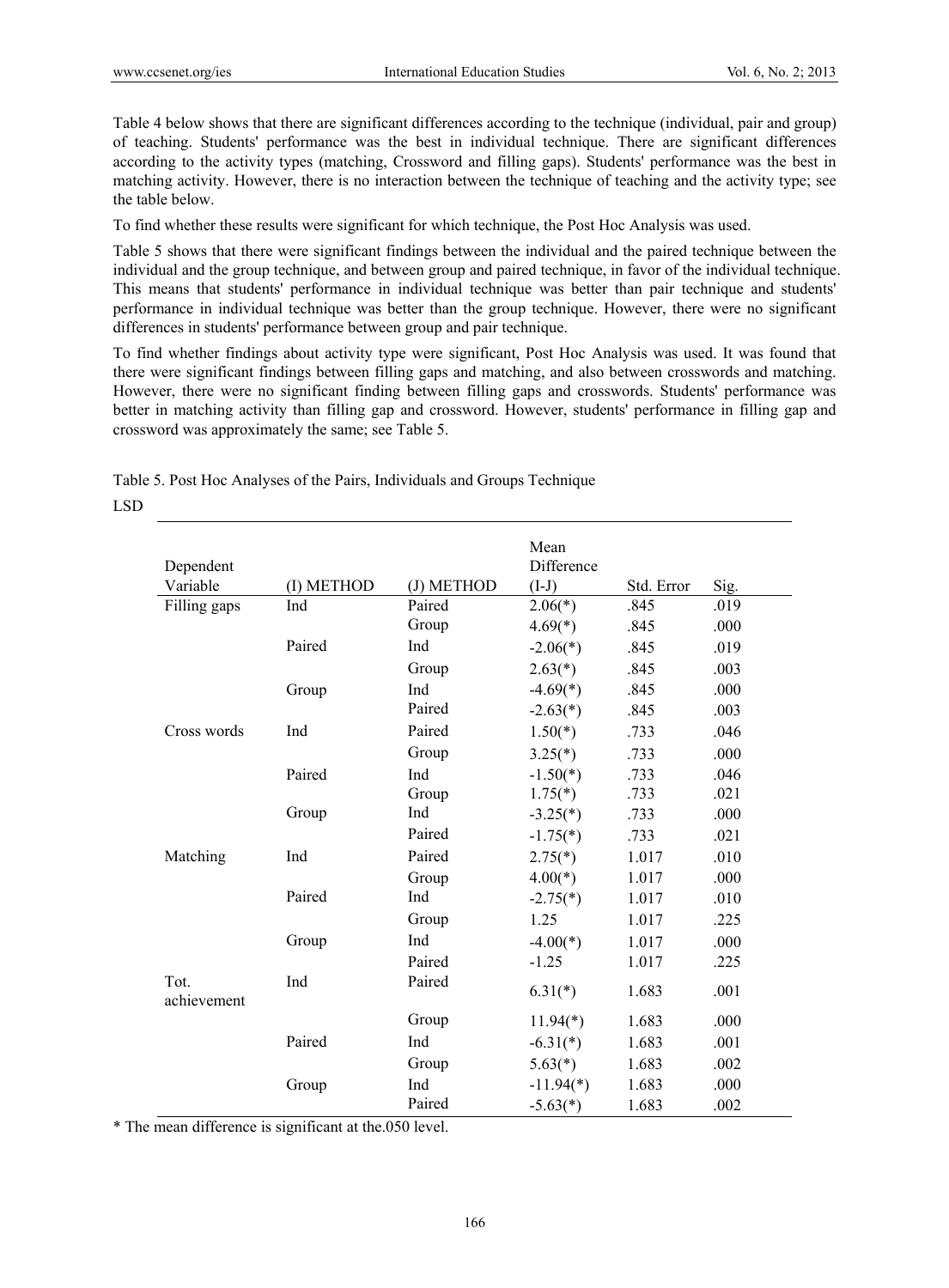#### **10. Discussion of the Results of the Firstquestion**

The first question tests if there are any significant statistical differences on students achievement in English attributed to learning by computer games and learning traditionally. The results revealed that computer games were useful means for students learning of English.

The pre test showed that there was no statistically significant difference between the achievement of the experimental and control groups, indicating that the two groups were equivalent before conducting the study. The means were 18.85 for the experimental group and 16.48for the control group.

Comparing the achievement of the experimental group and that of the control group in the post test, results indicated that there was a statically significant difference between the two groups. The means were 34.35 for the experimental group and 25.63 for the control group in favor of experimental group. These differences in the students' achievement in English were attributed to the method of instruction used in the study and in favor of the experimental group.

In the researcher's point of view, using computer games gives students more opportunities to practice the four skills (listening, speaking, reading and writing). At the same time students felt very happy while working on computers; they were smiling, laughing and clapping. They were highly motivated.

Moreover, every student took his/her chance in practicing the games. The slow learners took their time to play and answer, while the fast students worked fast. At the same time, students felt more confident; they did not hesitate while answering the questions.

Giving students the chance to be involved in the games is a very important issue. It facilitates learning and gives students the desire and motivation to learn more and at the same time, it helps students' retention. There is a Chinese proverb saying that "tell me and I will forget, teach me and I will remember, involve me and I will learn" Vilmi (2001).

These results are consistent with the results reported by Al Faqih (1995) who found that there are a statistically differences utilizing computer games. Al Madi (2002) also supports these findings as she says that using computer assisted English language instruction has effect on the experimental group pupils' vocabulary achievement. Jaradat (2009) also agrees with these findings and he said that there are significant differences in mean scores between the experimental and instructional method used.

#### **11. Discussion of the Results of the Second Question**

This question investigates if there are any significant statistical differences in the students' achievement attributed to the technique of teaching (individual, pairs and groups). One-way ANCOVA showed that there were statistically significant differences between the three groups (pairs-individual and groups). Comparing the achievement of the three groups, the results showed that the mean scores of the individual group was 40.44 and that of pairs was 34.13 and the mean scores of the group was 28.50, which indicates that the results were in favor of the individuals technique.

Since the result of individual learning technique was higher than pairs or groups and it was found more effective, the researcher thinks that students in the individual learning technique took the chance to concentrate on material and practice it in a good environment; this means that depending on students individual learning technique can improve students learning of English. Probably, this may be attributed to the fact that some students like the atmosphere of games, and each wants to enjoy more. This is against the results reported by Yiping Lou (2001) that small group learning with technology had significantly more positive effects than individual learning on students' achievement. Moreover, this is against the results reported by David (1998) about the effects of individual and cooperative computer-assisted instruction on students' performance and attitudes. The results of their study indicated that students who worked cooperatively significantly outperformed those who worked individually.

## **12. Discussion of the Results of the Third Question**

This question investigates if there are any statistical differences in the students' achievement on English attributed to the interaction between the activity type and the technique of teaching (groups, pairs and individuals).

Post Hoc analysis showed that there was no significant statistical difference related to the interaction between the activity type, and the technique of teaching. Moreover, the results showed that there were significant differences in the student's achievement attributed to the activity types. It was found that students' performance was better in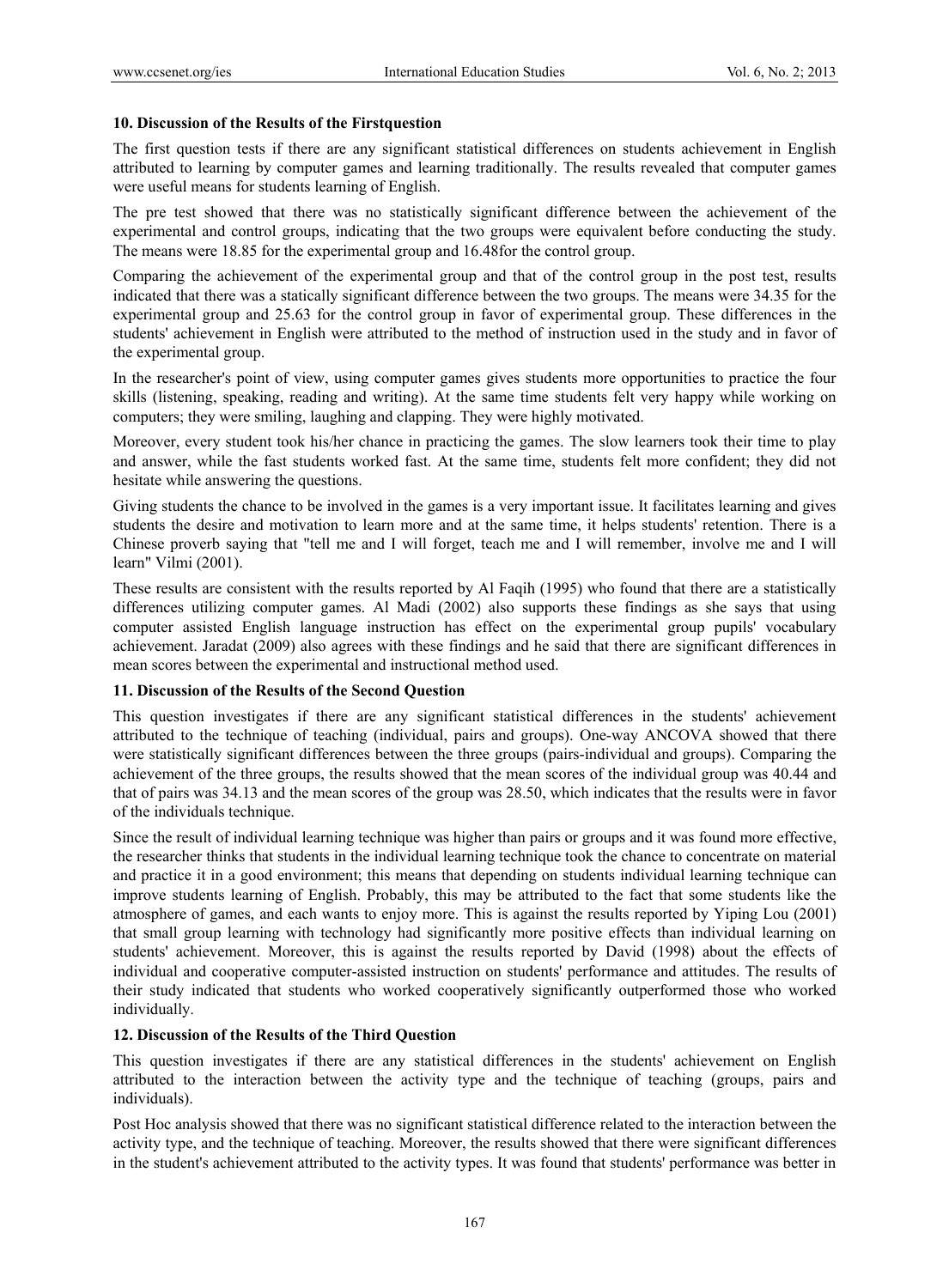matching than crossword and filling gap. The mean scores of students' achievement on the matching activities were 12.50, 10.56 in filling gaps and 11.29 in crosswords.

Comparing students' achievement in technique (pairs, individuals and groups) and the three activity types, the results showed that student got higher achievement in matching activity, then in crosswords and the lower achievement was in the filling gaps activities. This means that students found matching activity easier than filling gap and crossword.

The researcher believes that learning by games is a functional aid with which a learner can acquire a foreign language easily, so it is important to plan for making the computer games. It is important to choose a suitable activity for students in order to improve students' learning of English.

The findings of this study could also be attributed to the time (6weeks) which the students were trained through computer games. Besides, students were very happy because they were engaged in learning.

#### **13. Recommendations**

In the light of the findings of this study, the following recommendations are directed to the Ministry of Education, teachers, instructors and researchers:

- 1) Teachers of English should use computer games in the teaching process.
- 2) The Ministry of Education can activate the role of computer games and adapt them in its curricula.
- 3) Similar studies for other classes and bigger samples can be conducted in order to make the results widely applicable.
- 4) Schools should be provided with computers so that students could have the chance to learn individually.

#### **References**

- Al Abbadi, Hamed. (2005). Effects of using computer games as an instructional tool on third grade students', Acquisition of higher order thinking skills. *Jordan Journal of Educational Sciences*, *2*, 143-148.
- Al Madi, Bayan. (2002). The effects of using computer instructional on achievement in English of 11th scientific grade. *Unpublished MA thesis*, Al al-Bayt University. Mafraq Jordan.
- Alfaqih, A. (1995). The effect of using games in English language teaching on the seventh graders achievement in Jordan. *Unpublished MA thesis*, Yrmouk University, Irbid, Jordan.
- Amory, A., & Adams C. (1999). The use of computer games as an educational tool. *British Journal of Educational Technology*, *30*(4), 310-319. http://dx.doi.org/10.1111/1467-8535.00121
- Betz, J. (1995). Computer games: increases learning in an interactive multidisciplinary environment. *Journal of Educational Technology System*, *24*(4), 195-205. http://dx.doi.org/10.2190/119M-BRMU-J8HC-XM6F
- Cratty, B. (1969). *Development games for physically handicapped children*. PALO Alto. California: T.H Peek publishing.
- David, W. (1998). Effects of individual and cooperative computer-assisted instruction on student performance and attitudes. *Educational Technology Research and Development*, *37*(2).
- Gardner, D. (1998). Communication Games Do we know what are we talking a bout? *ELT Journal*, *41*(1), 19- 24. http://dx.doi.org/10.1093/elt/41.1.19
- Gass, S. (1997). *Input, interaction and the development of second language*. Mahwah, NJ: Eribaum.
- Hansson, T. (2005). English as a second language on a virtual platform: Traditional and innovation in anew medium. *Computer Assisted Language Learning*, *18*(182), 63-79. http://dx.doi.org/10.1080/09588220500132332
- Jaradat, A. (2009). The effect of a computerized program on tenth grade students' learning of English vocabulary. *M.A Thesis*. Yarmuk University. Irbid :Jordan.
- Keen, J. (1995). A study of the effects of a games approach for spelling instruction. *Unpublished Doctoral Dissertation*. Virginia Polytechnic Institute and State University, USA.
- Kim, L. (1995). Creative games for the language class. *English Teaching Forum, 33*(1), 35- 42.
- Lee, W. (1987). *Language teaching games and contents*. Oxford: Oxford University.
- Lewis, J. (1999). Using games in an EFL class for children. *English Teaching Forum, 29*(3), 30-31.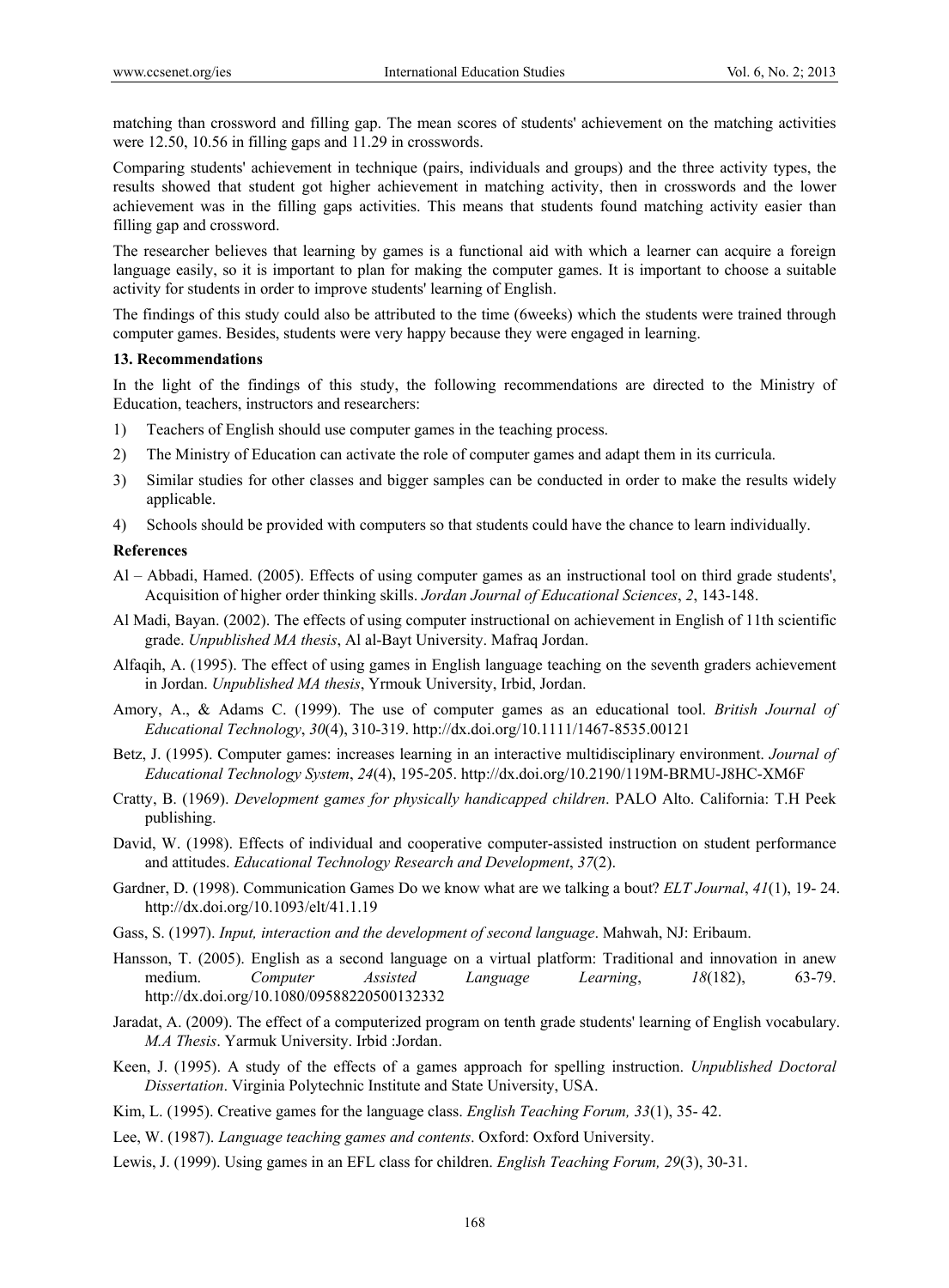Peterson, M. (2010). Computerized games and simulations: Ameta Analysis of research. *Computer*-*Assisted Language Learning*, *41*(1), 72-93. Retrieved May 8, 2010, from http://search ebschost.com

Richard-Amato, P. (1988). *Making it happen: Interaction in the second language classroom: From theory to practice*. New York: Longman.

Rieber, L. (1996). Seriously considering play: designing interactive learning micro worlds, simulation, and games. *Educational Research* i*n Education*, *18,* 191 - 251.

Sorensen, Elsebeth. (2009). Interactive Whiteboards and Computer Game*s* at High School Level: Digital Resources for Enhancing Teaching and Learning. *Proceeding of the European Conferece on Games Based Learning*, 345-353. Retrieved May 22, 2010, from www.ebscohost.com

Stephenson, P., & Rumley, G. (2005). Inclusive work at a European level. A case study. *Support of Learning*, *20*(3), 141-45. http://dx.doi.org/10.1111/j.0268-2141.2005.00378.x

- Vilmi, R. (2001). Learning to play, playing to learn: Using games as educational tools. *Modern English Teacher*, *10*(2), 32-39.
- Williams, M. (1985). 40 *Thinking games to make and play*. Cheltenham, U.K. Nelson Thornes (Publishers) Ltd.
- Yiping, L. (2010). Small group and individual learning technology: Ameta –Analysis. *Revew of Educational Resrach*, *71*(3), 449-521. Retrieved May 8, 2010, from http: rer.sagepub.com

## **Index**

Index  $(1)$ . بسم االله الرحمن الرحيم

Directorate of Education of theAL-SALT Governorate

/ Pre-Post test

Name : Class : 3<sup>rd</sup> Grade

Subject : English

Time : An hour & a half Section : A+B

Date :  $\frac{1}{2}$ 

Answer the following question :

*(1). A. Fill the gaps with the correct word* : (5 points)

1. He \_\_\_\_\_\_\_\_\_\_\_\_\_\_\_\_ playing Football (am, is, are )

2. she watching television ( is, are, am )

- 3. Lions are \_\_\_\_\_\_\_\_\_\_\_\_\_\_\_ than rabbits. (big, bigger, biger )
- 4. Is she buying juice ? (No, she isn't / No, he isn't / No, she is )
- $5. We$  drink cola. (must, mustn't, musn't)

*B. Fill the gaps with the correct word :* (5 points )

- a. Laila likes eating \_\_\_\_\_\_\_\_\_\_\_\_\_\_\_\_ (apple, clothes, football)
- b. I play every day (banana, water, football)
- c. she is wearing a beautiful \_\_\_\_\_\_\_\_\_\_\_\_\_\_\_ (meat, book, dress)
- d. January is a (day, year, month)
- e. Lions are \_\_\_\_\_\_\_\_\_\_\_\_\_\_\_\_\_\_\_\_ (animals, people, months)

*C. Fill the gaps with the following list of words:* (5 points )

( 1. football, 2. clean, 3.wears, 4. camels, 5. rubbish )

1. They their teeth every day.

2. are heavy animals.

3. I am watching a match now.

4. You have to put \_\_\_\_\_\_\_\_\_\_\_\_\_ in the bin.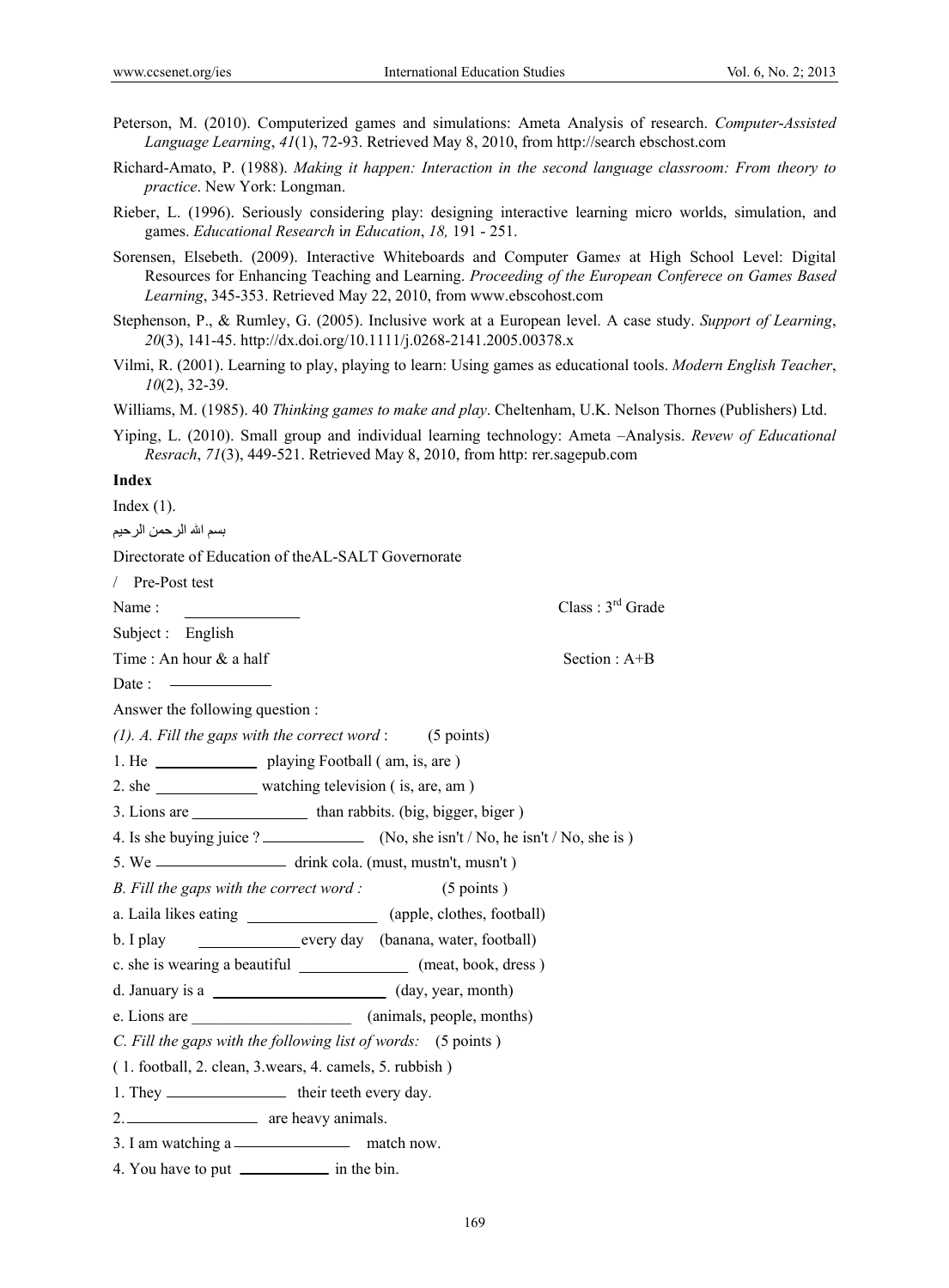| 5. My sister | a beautiful dress. |
|--------------|--------------------|
|--------------|--------------------|

| $(2)$ . A. Find the months and complete: $(5 \text{ points})$ |   |   |              |             |          |   |          |   |   |   |    |
|---------------------------------------------------------------|---|---|--------------|-------------|----------|---|----------|---|---|---|----|
|                                                               | a | N | u            | a           | <b>r</b> | y | $\Omega$ | М | A |   |    |
|                                                               | e | P |              | e           | m        | b | e        | R |   |   | 2  |
| N                                                             | m | А | $\mathbf{r}$ | $\mathbf c$ | h        | S |          |   |   | E | 3. |
| Z                                                             |   | G |              |             |          | d | n        | М | Е | R |    |
| W                                                             | m | N | W            | r           | d        | h |          | O | u | T |    |

## *B. Find the adjectives and complete:* ( 5 points )

| T                | a           |             | L              | $\mathbf{i}$ | t | h           |
|------------------|-------------|-------------|----------------|--------------|---|-------------|
| $\boldsymbol{B}$ |             |             | $\overline{O}$ | $\mathbf n$  | p | e           |
| I                | S           | n           | A              | $\mathbf{i}$ |   | a           |
| G                | $\mathbf f$ | a           | S              | t            | a | $\mathbf V$ |
| E                | $\mathbf 0$ | $\mathbf S$ | T              | $\mathbf 0$  | h | y           |
| S                | m           | a           | L              |              | у | r           |

|  | $\sigma$ points |  |
|--|-----------------|--|
|  |                 |  |

| 2 ------------------------------ |
|----------------------------------|
| 3 ------------------------------ |
| 4. ----------------------------- |
| 5 ------------------------------ |

*C. Find the colors:* ( 5 points )

|  | R   b   L   A   c   k   g |  |                                                                                                          |                           |
|--|---------------------------|--|----------------------------------------------------------------------------------------------------------|---------------------------|
|  | E  p  h  L  r  t  r       |  |                                                                                                          | 2.----------------------- |
|  |                           |  | $\overline{D}$ $\overline{i}$ $\overline{k}$ $\overline{L}$ $\overline{r}$ $\overline{t}$ $\overline{e}$ |                           |
|  |                           |  | $\overline{I \mid n \mid F \mid L \mid o \mid p \mid e}$                                                 | $4. - - - -$              |
|  | R   k   d   R   e   s   n |  |                                                                                                          | $5.$ --------             |
|  | Y   a   L   L   o   w   n |  |                                                                                                          |                           |

*3. A. Match the verbs with the nouns:* (5 points )

1. Play a. orange juice

2. Drink b. the park

3. Go to c.football

4. Wear d. a dress

5. Watch e.televesion

*B. Match the words with the pictures:* (5 points)











*C. Match the animals with the pictures*: (5 points)